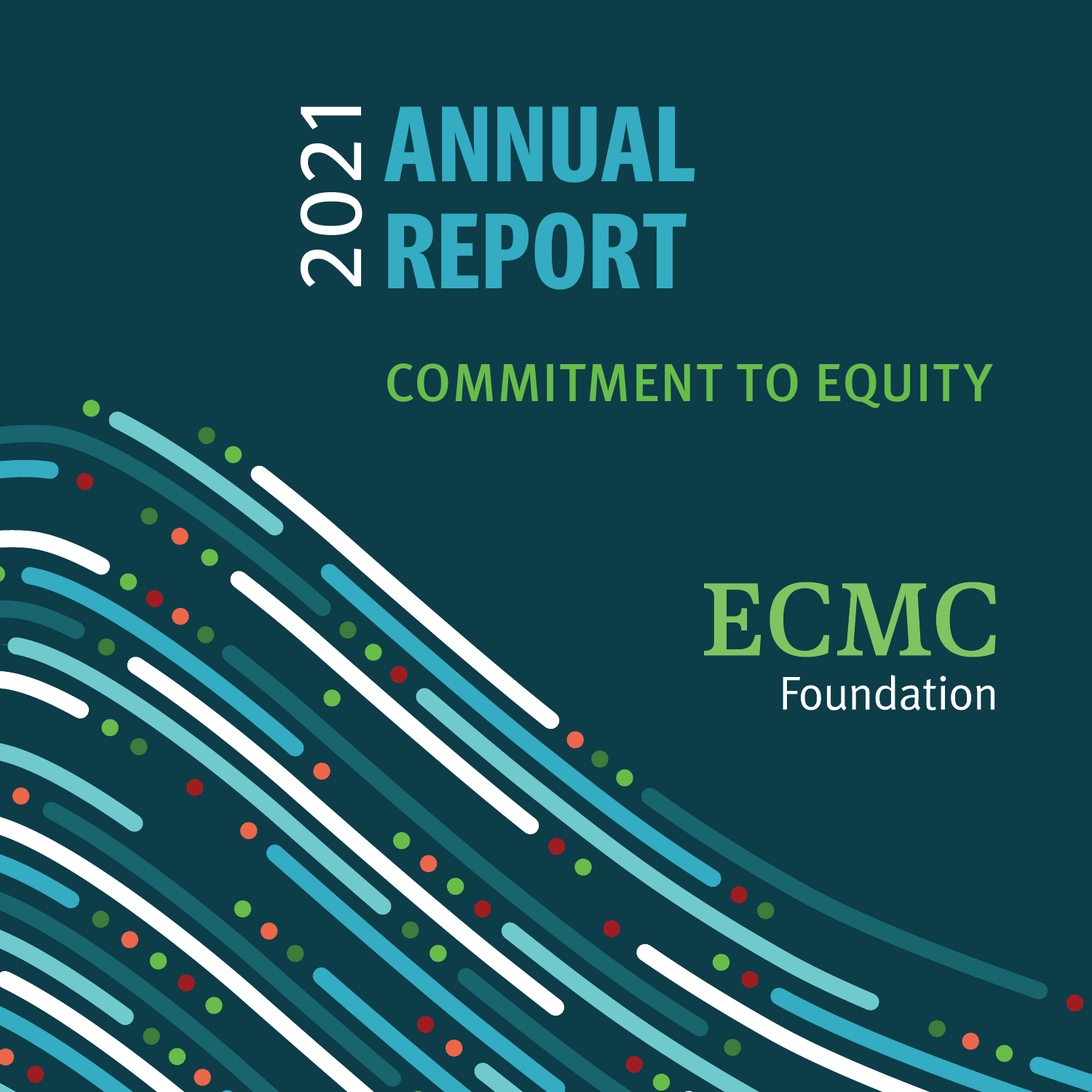## **COMMITMENT TO EQUITY:**  RENEWED FOCUS ON A FOUNDING PRINCIPLE

Since our shift to strategic grantmaking in 2014, ECMC Foundation has targeted its grantmaking and investments to innovative and evidence-based solutions that improve outcomes for students from underrepresented backgrounds seeking a postsecondary education.

Although a commitment to equity has always been in our DNA, the pandemic's extension into a second year and yet another fall semester has reinvigorated this longstanding commitment, pushing us to strengthen and expand support to efforts that address inequities in every corner of our higher education ecosystem. Rather than release regular statements in response to local tragedies or national emergencies, which have become all too common, we pride ourselves on taking meaningful action in response to a crisis. We use our grant dollars to drive change in a field—higher education—that wasn't designed to help the low-income student be successful and continues to struggle to adapt to a rapidly changing demographic landscape.

In 2021, more than half of grants made across our College Success and Career Readiness focus areas have had a specific focus on equity.

In this annual report, you will see how our commitment to equity guided our work in 2021, including investments in **college faculty and administrators of color** at Historically Black Colleges and Universities and other minority-serving institutions that provide leadership for students of color to thrive (College Success, p. 4); an expanded commitment to support the **postsecondary success of single mothers** who

are working toward credentials in careers that will allow them to raise a thriving family (Career Readiness, p. 5); and seeding capital to promising companies that strive to chart a **more equitable post-pandemic future of work** (Education Innovation Ventures, p. 6). These highlights are just a small slice of ECMC Foundation's ongoing work to ensure that students from underserved backgrounds have access to the education and training they need and want. Visit www.ecmcfoundation.org to explore more grantee spotlights and learnings from the field.

This impact is only made possible through the inspiring work of our partners, who have channeled their ideas, energy and talent into ensuring that the higher education field points toward a more equitable future. In 2021, we brought grantees together in a variety of settings: learning sessions on the impact of pending federal legislation; trainings on the benefits of strategic partnerships and accompanying readiness assessments; evaluation design exercises; and a convening of more than 150 participants at the CTE Leadership Collaborative. According to a 2021 survey from The Center for Effective Philanthropy, foundation grantees rated us highly on our strong influence in advancing knowledge in the postsecondary field and for making meaningful connections among organizations. Learning and collaboration are core values that guide our work and we are proud to be seen as a trusted, responsive partner.

In 2022, we are committed to ensuring that our work, through financial investments and non-monetary support, bolsters the efforts of our grantees to realize a brighter future for all students.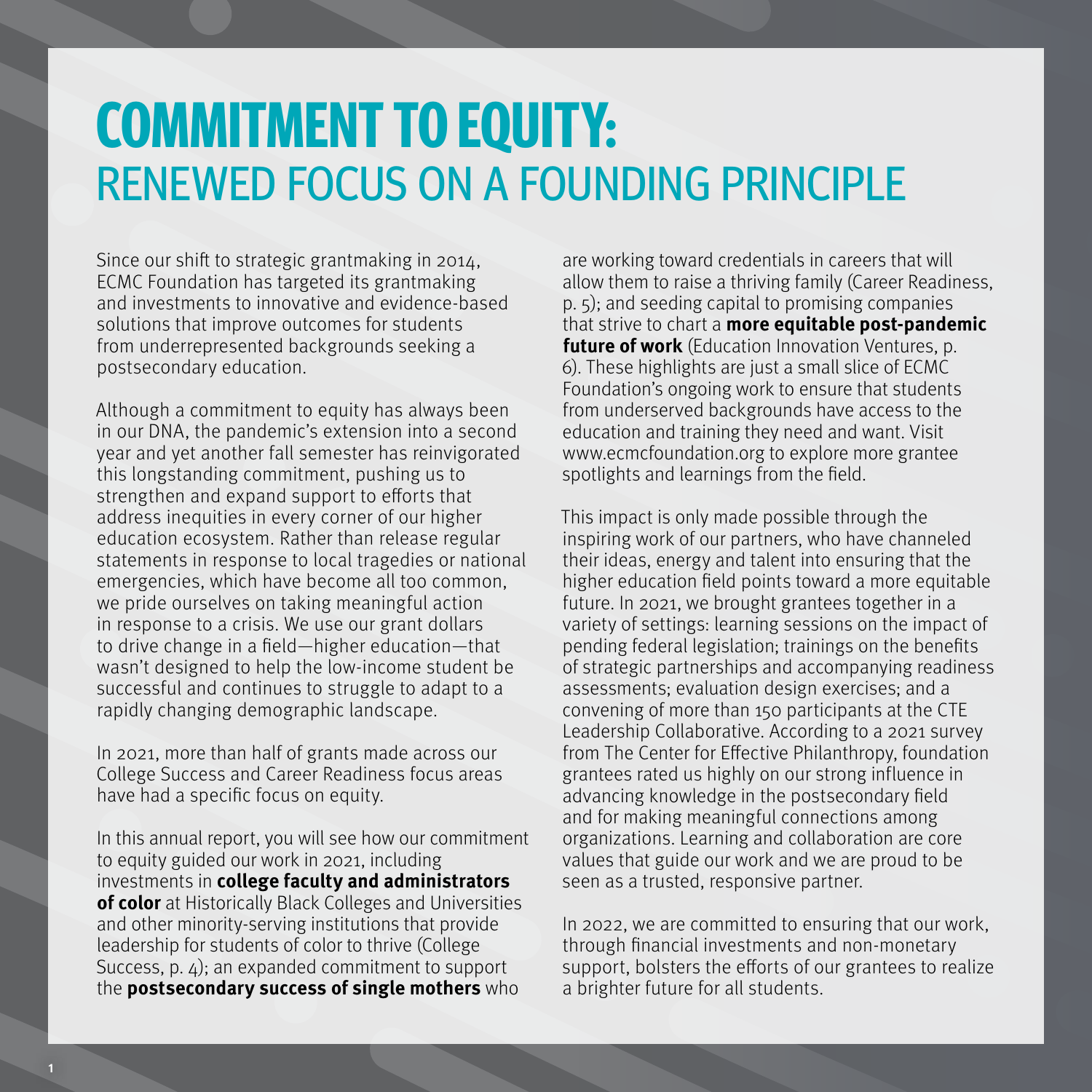

All Grants & Investments from May 2014 to December 2021

## **DISTRIBUTION OF GRANTS & INVESTMENTS**

"As the pandemic stretched into 2021, we saw the deepening effects of entrenched inequities that threaten the educational and employment futures of an entire generation. But we also saw tremendous movement toward structural change that would normally take decades to build. I have been especially proud of ECMC Foundation's work to accelerate needed change. By supporting the leaders and ideas that are shaping a more equitable future of higher education, we can renew the promise of a postsecondary education experience for every student."

## **PETER J. TAYLOR,**

"ECMC Foundation's longstanding commitment to equity is not just external. In 2021, we launched an intercultural assessment and education program that included the Board and all Foundation staff. By committing to grow in our own self-awareness—as colleagues, funders and members of our communities we are better able to support the organization in achieving its diversity, equity and inclusion goals."

**JAMES V. MCKEON, Board Chair** 



## **2021 Grants & Investments**

**\$59M** National in Scope

Evaluation





## **Breakdown of Core Grants & Investments by Category**

ECMC Foundation is proud to share the following highlights of grants and investments made in 2021 related to our mission.

| 515,275,220 |  |
|-------------|--|
| 14,855,000  |  |
| \$3,004,004 |  |
| \$1,000,000 |  |
| \$9,571,350 |  |
|             |  |



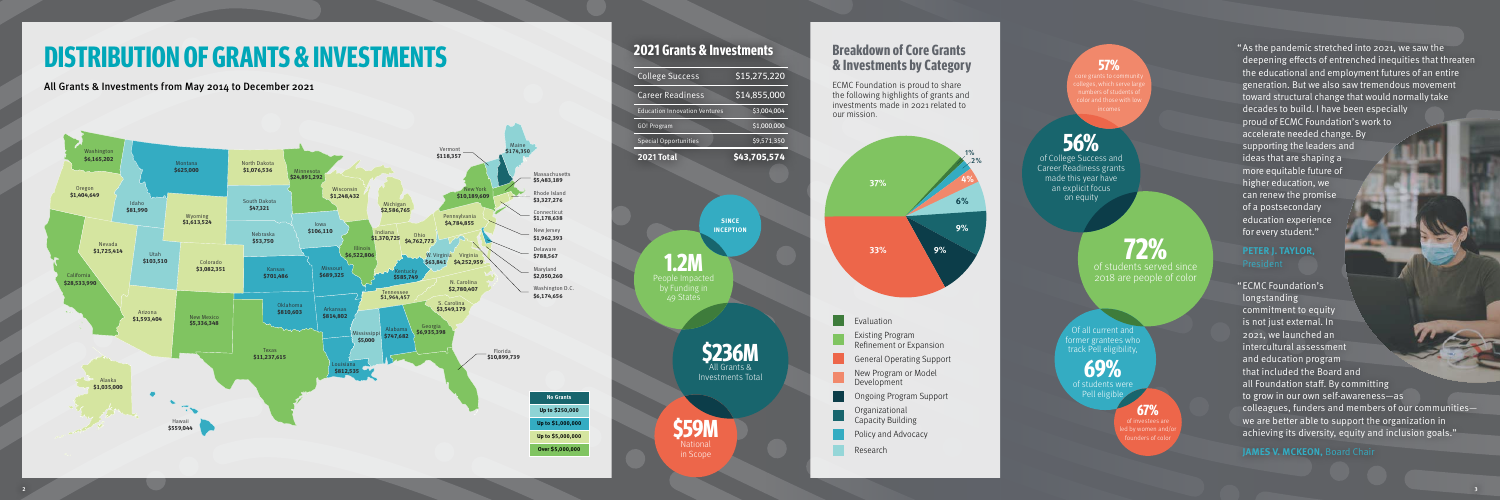College Success aims to increase the number of currently enrolled students from historically and presently underserved backgrounds who attain a bachelor's degree.

While the College Success portfolio has continued to invest in organizational and system-wide efforts to close equity gaps facing many different student groups, we also recognize the importance of **high-quality instruction and effective administrative leadership** in providing the learning environments where students can thrive, particularly at the country's Historically Black Colleges and Universities (HBCUs) and minority-serving institutions (MSIs), which educate large portions of the country's students of color.

HBCUs have an outsized impact on their students and the Black community, having educated 80% of Black judges, 50% of Black lawyers, 40% of Black Congress members and 12.5% of Black CEOs (Thurgood Marshall College Fund, 2019). Yet HBCUs often face challenges in identifying, **recruiting and retaining presidents** and other executive-level college and university personnel. ECMC Foundation invested in Clark Atlanta University's HBCU Executive Leadership Institute, which provides professional development and leadership preparation to HBCU executive leaders, aiming to improve and

Career Readiness is committed to improving postsecondary career and technical education (CTE) outcomes for students from underserved backgrounds. **CTE Leadershi** laborative Fello

sustain talent at the helm of these important institutions. Another ECMC Foundation-funded program, The Rutgers Center for Minority Serving Institutions (CMSI), cultivates future MSI presidents and strengthens presidential pathways for candidates of color through its Aspiring Leaders Program. At least five program participants have since been named presidents of their institutions.

In addition, faculty are a critical line of defense in ensuring students from underserved backgrounds are given the support and guidance they need to succeed. By ensuring that faculty have access to expanded **professional development** and support, colleges will have another powerful tool in their efforts to address equity gaps on campus. In response to the inequities exposed by the rapid shift to remote learning during the pandemic, The Thurgood Marshall College Fund is working with the Association of College and University Educators to train 240 faculty at four public HBCUs in effective online instruction, with the ultimate goal of improving student success.

## **COLLEGE SUCCESS**

**\$15M Granted** 

Nearly two million single mothers attend college in the United States, representing one in 10 undergraduate students. Most (88%) live in or near poverty and their success is deeply intertwined with racial equity, as nearly one in three Black women and one in four Native women in college are single mothers. But just 11% complete their associate degree on time (Institute for Women's Policy Research, 2019). As the only national funder focused on single mother students, ECMC Foundation's initial \$6.4 million investment over the last five years laid the groundwork for needed systemic change, supporting grantee partners as they helped 15 community colleges better serve more than 19,000 single mother students and made the case for more than \$42 million in additional state and federal funding toward student parents. million commitment over the next five years to support **single mother student success**. By directing our investments toward community colleges and their students, we will reach the greatest share of single mother students, nearly half of whom attend community colleges, and ensure that single mothers

In 2021, ECMC Foundation announced a new \$10 have access to the training they need to secure good jobs with family-sustaining wages, like those in healthcare and information technology, that will fuel our economic recovery. We also selected a learning partner, DVP Praxis, to evaluate the impact of our strategy and facilitate community among former and current grantees. When single mothers realize their educational dreams, we see measurable progress on racial and gender equity, not just in higher education, but in society as a whole. In other areas of the Career Readiness portfolio, we made new investments in 2021 that explore **work-based learning** (Educate Texas, The Manufacturing Institute and Ranken Technical College), expand **equitable career pathways** (Association of Community College Trustees, New America and WestEd), and advance **equity in postsecondary career and technical education programs** [National Alliance for Partnerships in Equity (NAPE) Education Foundation and League for Innovation in the Community College].

# **CAREER READINESS**



### SPOTLIGHT **Developing the Next Generation of Effective Leadership at HBCUs & MSIs**

### SPOTLIGHT

### **Single Mother Student Success: Our New \$10 Million Commitment to Advance Racial & Gender Equity**

**42%** people of color

**61%** women

(those reporting)

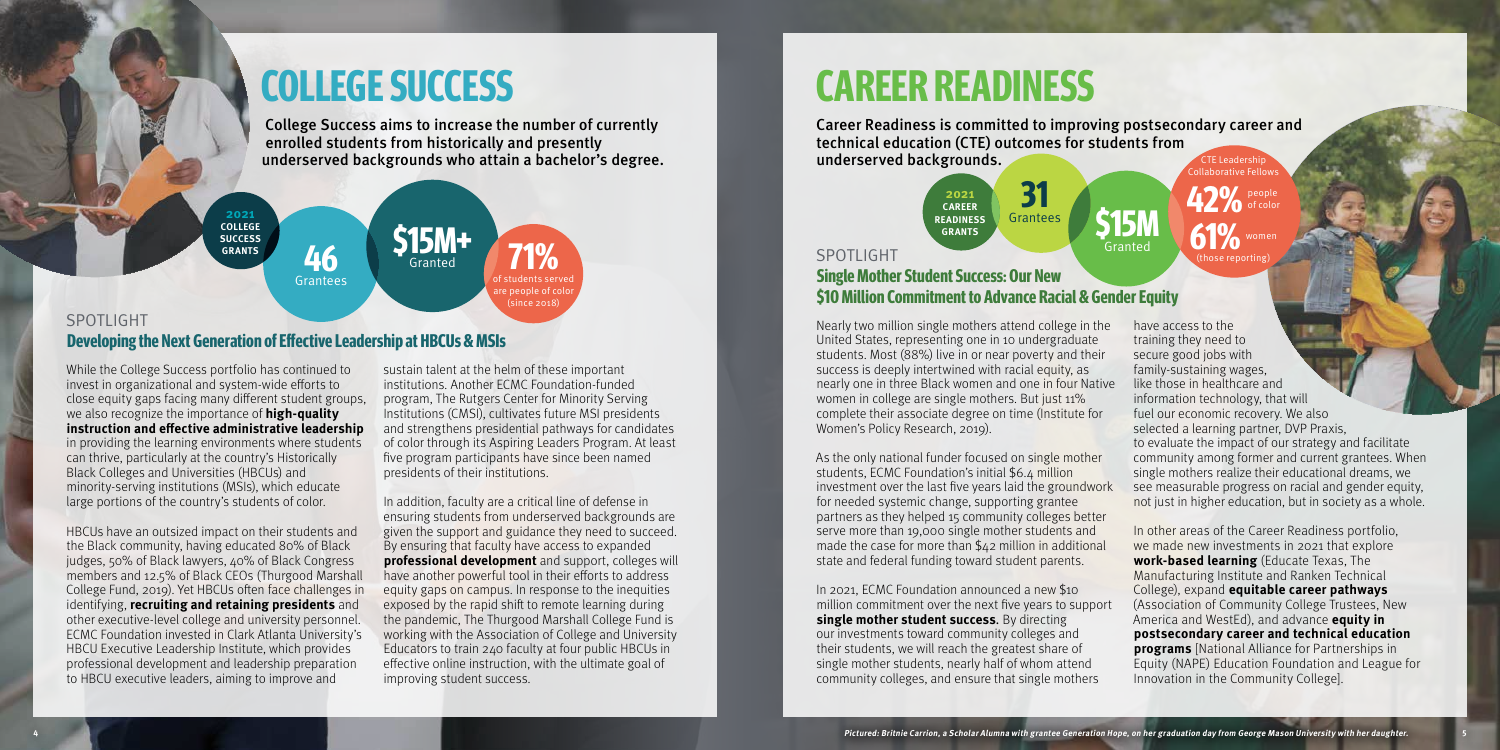| As of and for the Year Ended December 31           | 2021            | 2020          |
|----------------------------------------------------|-----------------|---------------|
| <b>Assets</b>                                      | \$1,081,859,826 | \$823,595,336 |
| Cash and cash equivalents                          | \$9,532,277     | \$11,341,592  |
| Investments                                        | \$1,065,083,855 | \$806,892,954 |
| Program-related investments and direct investments | \$7,076,372     | \$5,151,885   |
| Other                                              | \$167,322       | \$208,905     |
| <b>Liabilities and Net Assets</b>                  | \$1,081,859,826 | \$823,595,336 |
| <b>Current liabilities</b>                         | \$999,411       | \$673,099     |
| Grants payable within 12 months                    | \$21,097,227    | \$19,438,638  |
| Grants payable beyond 12 months                    | \$5,149,514     | \$6,126,236   |
| Non-current liabilities                            | \$70,566        | \$59,465      |
| Net assets without donor restrictions              | \$1,054,543,108 | \$797,297,898 |
| <b>Revenues</b>                                    | \$304,925,099   | \$152,312,723 |
| Gain from investment pool earnings, net            | \$305,057,681   | \$152,825,714 |
| Other                                              | (132, 582)      | (512, 991)    |
| Expenses                                           | \$47,679,889    | \$47,288,728  |
| Grants                                             | \$41,805,573    | \$42,253,591  |
| Administrative                                     | \$4,364,276     | \$3,973,244   |
| DCAs and professional services                     | \$1,417,388     | \$902,178     |
| Other                                              | \$92,652        | \$159,715     |
| <b>Change in Net Assets</b>                        | \$257,245,210   | \$105,023,995 |

James V. McKeon (Chair) Jennifer Anderson Julia Gouw Diana Ingram Derek Langhauser Jack O'Connell James Runcie Maurice M. Salter

Alissa Santoro, Office anager & Executive Assistant to the Presi

Unaudited and internally prepared financial statements.

Saúl Valdez, Program Officer, College Success

## **BOARD OF DIRECTORS**

K. Paul Singh Peter J. Taylor Jeremy J. Wheaton Roberta Cooper Ramo (Emeritus) John F. DePodesta (Emeritus)

I. King Jordan (Emeritus) Robert A. Stein (Emeritus) Peter J. Taylor, President Lynn Alvarez, Vice President, Programs & Strategy

Sarah Belnick,

Senior Program Director, College Success

Patrick Bourke, Program Officer, Career Readiness

Danielle Carrillo,

Grants Manager

Bryan Fahrbach, Program & Evaluation Associate

Stephen J. Handel, Ph.D., Senior Program Officer, Special Opportunities

Jessica Haselton, Director, Program-Related Investments

Loraine Park, Senior Manager, Learning & Impact Rosario Torres, Program Officer, Career Readiness

Jennifer Zeisler, Senior Program Director, Career Readiness

### **STAFF**

Education Innovation Ventures (EIV), ECMC Foundation's program-related investment portfolio, makes below-marketrate investments into nonprofit and for-profit ventures that seek to generate both social impact and financial returns.

In 2021, EIV steered its investments toward promising, equity-minded solutions that could bolster **three building blocks** of a post-pandemic economic recovery:

- 1. Career navigation and exploration tools,
- 2.Training, upskilling and reskilling programs, and
- 3. Innovative financing structures.

EIV invested in **career navigation and exploration tools** to increase equity and representation within careers that will fuel the future of work. Gladeo, for instance, helped build a forthcoming regional career portal for Los Angeles residents, particularly under- and unemployed women and people of color, who are interested in exploring career pathways, finding new jobs, and upskilling through community colleges, credential programs and career and technical education.

#### **Training, upskilling and reskilling programs** will also be

essential as our workforce evolves to meet the needs of a changing world. To ensure that everyone benefits from the post-pandemic recovery, these programs must make it easier for workers, particularly workers of color and women, to access careers that garner family-sustaining wages. EIV investee Onramp uses an apprenticeship and training model to help individuals from underserved backgrounds prepare for employment opportunities while working with employers to build more inclusive corporate cultures.

To shift the burden of financing retraining from individual workers, EIV invested in **innovative financing structures**. ISAs spread that burden across a multitude of stakeholders, including training providers and employers. Investments in programs like Better Future Forward intend to increase access to postsecondary education for learners from lowincome backgrounds.

# **EDUCATION INNOVATION VENTURES**

# **ECMC FOUNDATION FINANCIAL HIGHLIGHTS**

### As of and for the Year Ended December 31

#### Change in Net Assets



### SPOTLIGHT

### **Investing in Three Building Blocks of an Equitable Post-Pandemic Recovery**